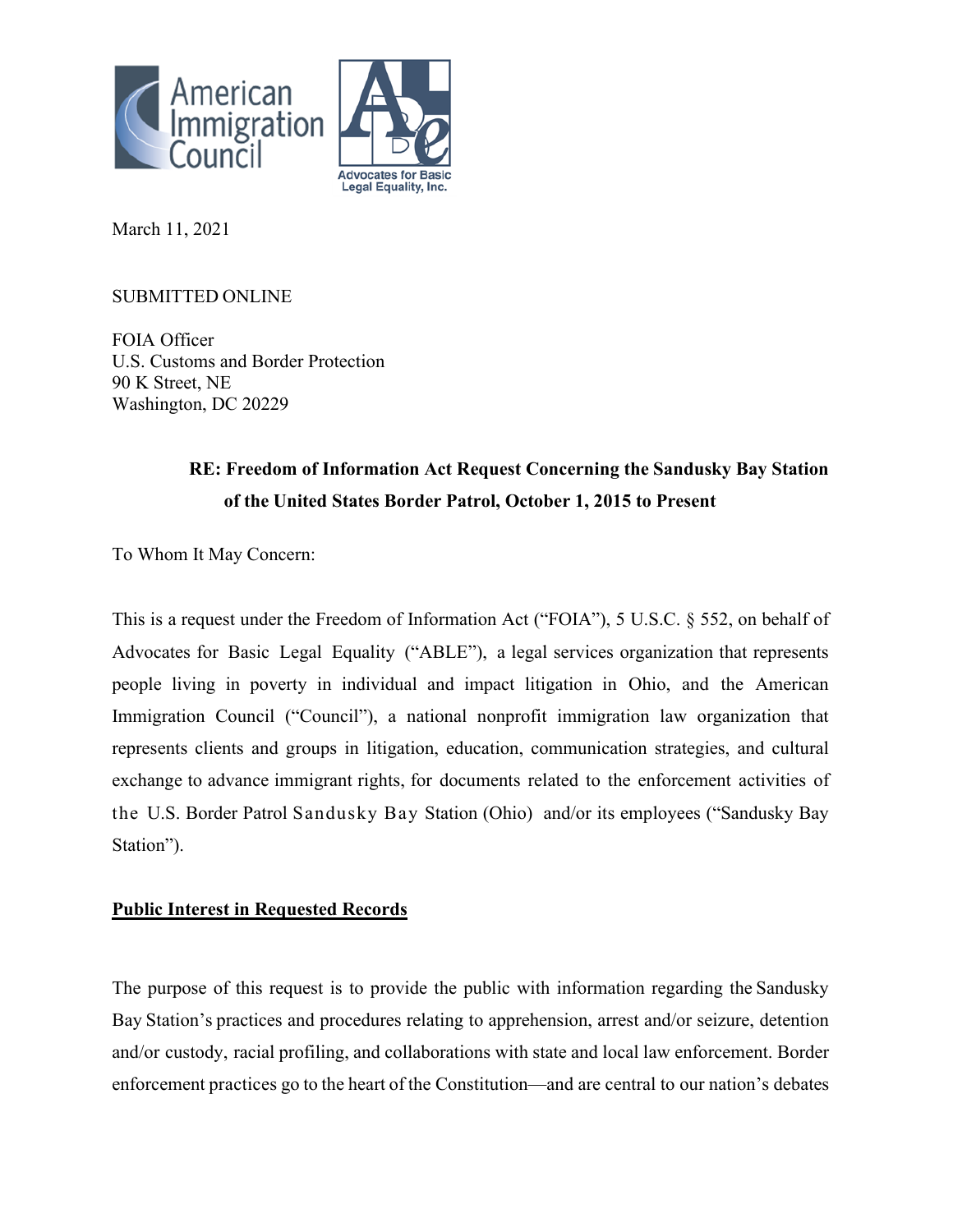on immigration enforcement and reform—and thus are matters of great public concern. The public has a right to review such practices and procedures in order to ensure that constitutional safeguards are respected and the rights of the most vulnerable are upheld. For example, a federal district court repeatedly ordered a local New York Customs and Border Protection (CBP) office to search for and produce documents regarding that office's procedures and practices.[1](#page-1-0) Your prompt compliance in providing the records herein requested is necessary to vindicate the public's right to be part of an "informed citizenry, vital to the functioning of a democratic society, needed to check against corruption, and to hold the governors accountable to the governed."[2](#page-1-1)

### **Request for Information**

We request the following records created by and/or in the possession of the Sandusky Bay Station on or after October 1, 2015:<sup>[3](#page-1-2)</sup>

- 1. Records regarding any requirement or recommendation that consensual encounters or immigration investigations be documented if they do not result in an apprehension.
- 2. Records that contain any information regarding arrest quotas, targets, goals, or expectations that have been imposed upon Sandusky Bay Station employees.
- 3. Records containing guidance, including but not limited to that from other federal agencies or components of the Department of Homeland Security, for of the type of

<span id="page-1-0"></span><sup>1</sup> *Families for Freedom v. U.S. Customs & Border Prot.*, 797 F. Supp. 2d 375, 382 (S.D.N.Y. 2011); *Families for Freedom v. U.S. Customs & Border Prot.*, 2011 U.S. Dist. LEXIS 113143, \*11 – 24 (S.D.N.Y. Sept. 30, 2011); *Families for Freedom v. U.S. Customs & Border Prot*., 837 F. Supp. 2d 287, 293-304 (S.D.N.Y. 2011); *Families for Freedom v. U.S. Customs & Border Prot*., 837 F.Supp.2d 331, 336-337 (S.D.N.Y. 2011).

<span id="page-1-1"></span><sup>2</sup> *Cody Zeigler, Inc. v. U.S. Dep't of Labor, Occupational Safety & Health Admin*, C2-00-134, 2002 WL 31159309 (S.D. Ohio Sept. 3, 2002); *NLRBv. Robbins Tire & Rubber Co.*, 437 U.S. 214, 242 (1979).

<span id="page-1-2"></span><sup>&</sup>lt;sup>3</sup> The term "records" should be understood broadly, including but not limited to: all records or communications preserved in electronic and written form, such as correspondences, emails, documents, data, statistics, videotapes, audio tapes, faxes, files, guidance, guidelines, evaluations, instructions, analyses, policies, procedures, memoranda, instructions, training materials, notes (including handwritten), orders, legal opinions, protocols, reports, technical manuals, technical specifications, studies, or any other record of any kind.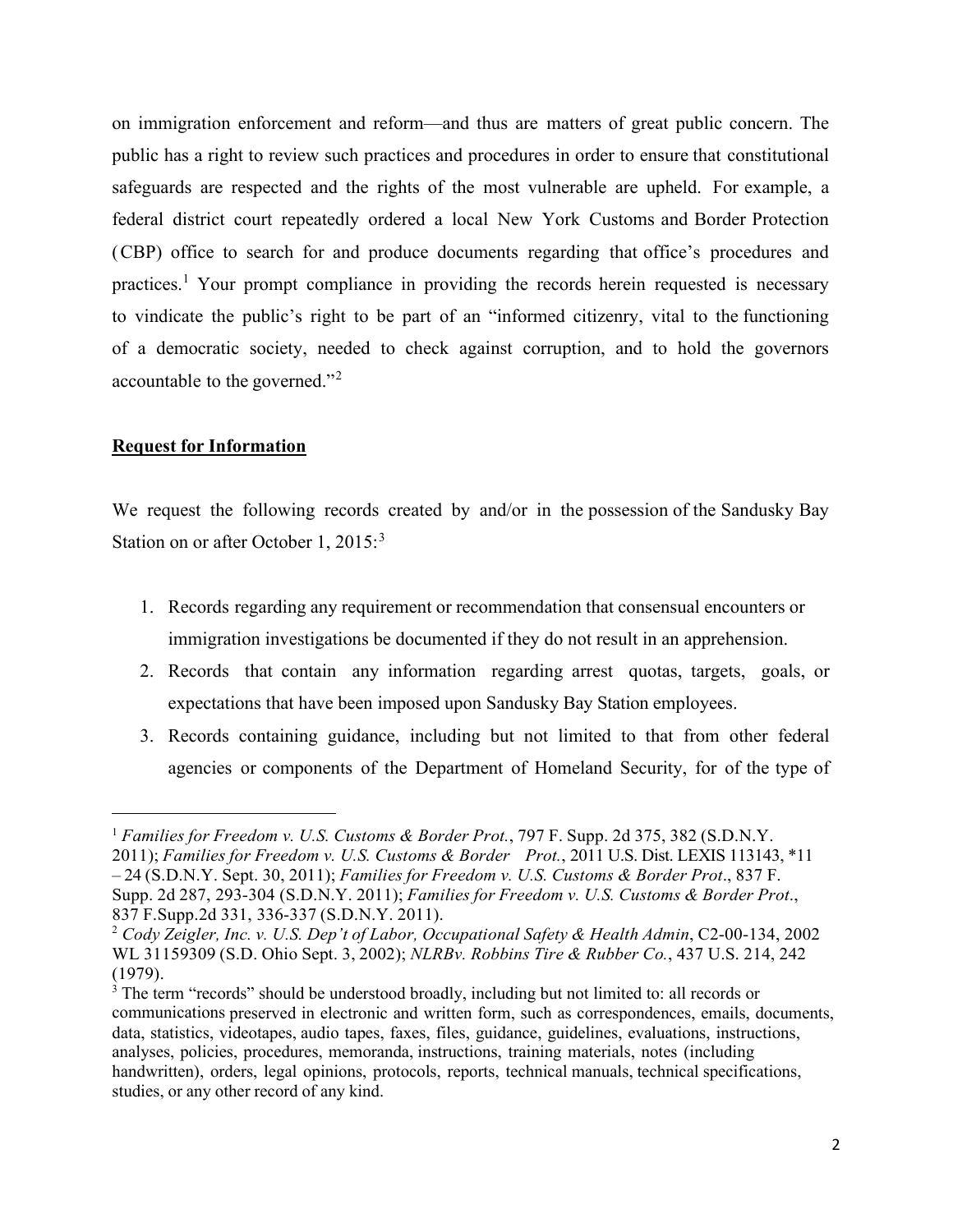suspicious activities, suspicious characteristics, suspicious groups of people, or other criminal indicators Sandusky Bay Station should look for when conducting enforcement activities.

- 4. Records containing any information or directions regarding the manner in which Sandusky Bay Station transfers custody of apprehended individuals to U.S. Immigration and Customs Enforcement. ;
- 5. Performance review standards for Sandusky Bay Station employees.
- 6. Policies, procedures, guidelines, memoranda, instructions, protocols, and training materials regarding racial or ethnic profiling that govern Sandusky Bay Station and its employees.
- 7. Documents or training materials relating to the treatment or apprehension of minors and/or apprehension of adults with minor children.
- 8. Records regarding Sandusky Bay Station's boundary policy during the time period, including policies regarding responses to other enforcement agencies' requests or notifications.
- 9. Records regarding what constitutes "investigative detention," including whether people subject to investigative detention but not arrested are tracked or further investigated after the investigative detention.
- 10. Records regarding policies or procedures for releasing persons apprehended by Sandusky Bay Station on their own recognizance.
- 11. Records regarding apprehensions on buses or other common carriers at transportation stops or at rest stops along the Ohio Turnpike, I-80/90.
- 12. Records, including guidance and communication, regarding co-patrols with the Ohio State Highway Patrol, including but not limited to records regarding Operation Quick Hatch and Operation Street Wise.
- 13. Records, including guidance and communication, regarding Sandusky Bay Station Border Patrol Agents being certified peace officers under Ohio law.
- 14. Records, including guidance and communication, regarding training by the Sandusky Bay Border Patrol Station that was attended by local or state law enforcement.
- 15. Records, including guidance and communication, regarding task forces with the Ohio State Highway Patrol.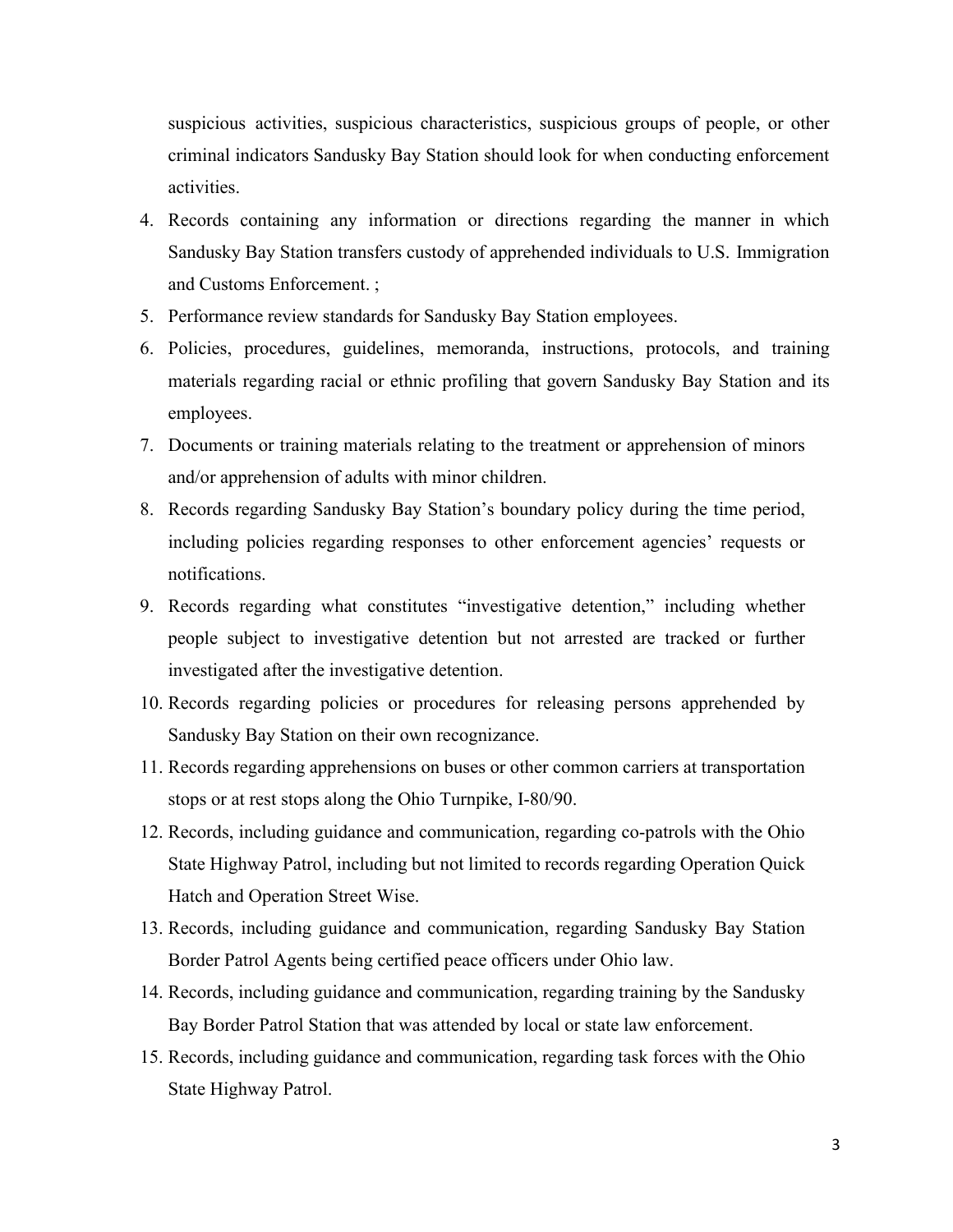### **Request for Fee Waiver**

The requesters additionally seek a waiver of all costs pursuant to 5 U.S.C. § 552(a)(4)(A)(iii) ("Documents shall be furnished without any charge or at a [reduced] charge . . . if disclosure of the information is in the public interest because it is likely to contribute significantly to public understanding of the operations or activities of the government and is not primarily in the commercial interest of the requester."). Disclosure in this case meets the statutory criteria, and a fee waiver would fulfill congressional intent.<sup>[4](#page-3-0)</sup>

Disclosure of the records herein requested is in the public interest as it will inform the public on a matter of heightened controversy: a local Border Patrol Station's immigration enforcement policies and practices, including racial profiling and its efforts to work with local law enforcement. Given the current debate on comprehensive immigration reform, and ongoing debates over local and state law enforcement's cooperation with federal immigration enforcement, few issues are more important to the public. CBP's practices and procedures regarding racial profiling have received national attention, addressed both by Congress during the drafting of comprehensive immigration reform legislation and by the media due to the advocacy of immigrant rights groups and various lawsuits filed against CBP.<sup>[5](#page-3-1)</sup>

The requesters are non-profit advocacy organizations that have no commercial interest in this matter. *See e.g.*, 6 C.F.R. § 5.11(k)(3)(i)-(ii). The Council was established to increase public understanding of immigration law and policy, advocate for the fair and just administration of U.S. immigration laws, protect the legal rights of noncitizens and citizens, and educate the public about the enduring contributions of immigrants. Through research and

<span id="page-3-0"></span><sup>4</sup> *Judicial Watch, Inc. v. Rossotti*, 326 F.3d 1309, 1312 (D.C. Cir. 2003) ("Congress amended FOIA to ensure that it be liberally construed in favor of waivers for noncommercial requesters." (internal quotation omitted)).

<span id="page-3-1"></span><sup>5</sup> See, e.g., Brian Bennett, *Immigration rights groups accuse officials of racial profiling*, L.A. TIMES, Mar 13, 2013; Manuel Valdes, *ACLU Sues Border Patrol Over Alleged Racial Profiling in Pacific Northwest Border*, HUFF. POST, Apr. 26, 2012; Rebekah L. Cowell, *Raleigh church members sue feds, allege racial profiling*, INDY WEEK, Mar. 2, 2011.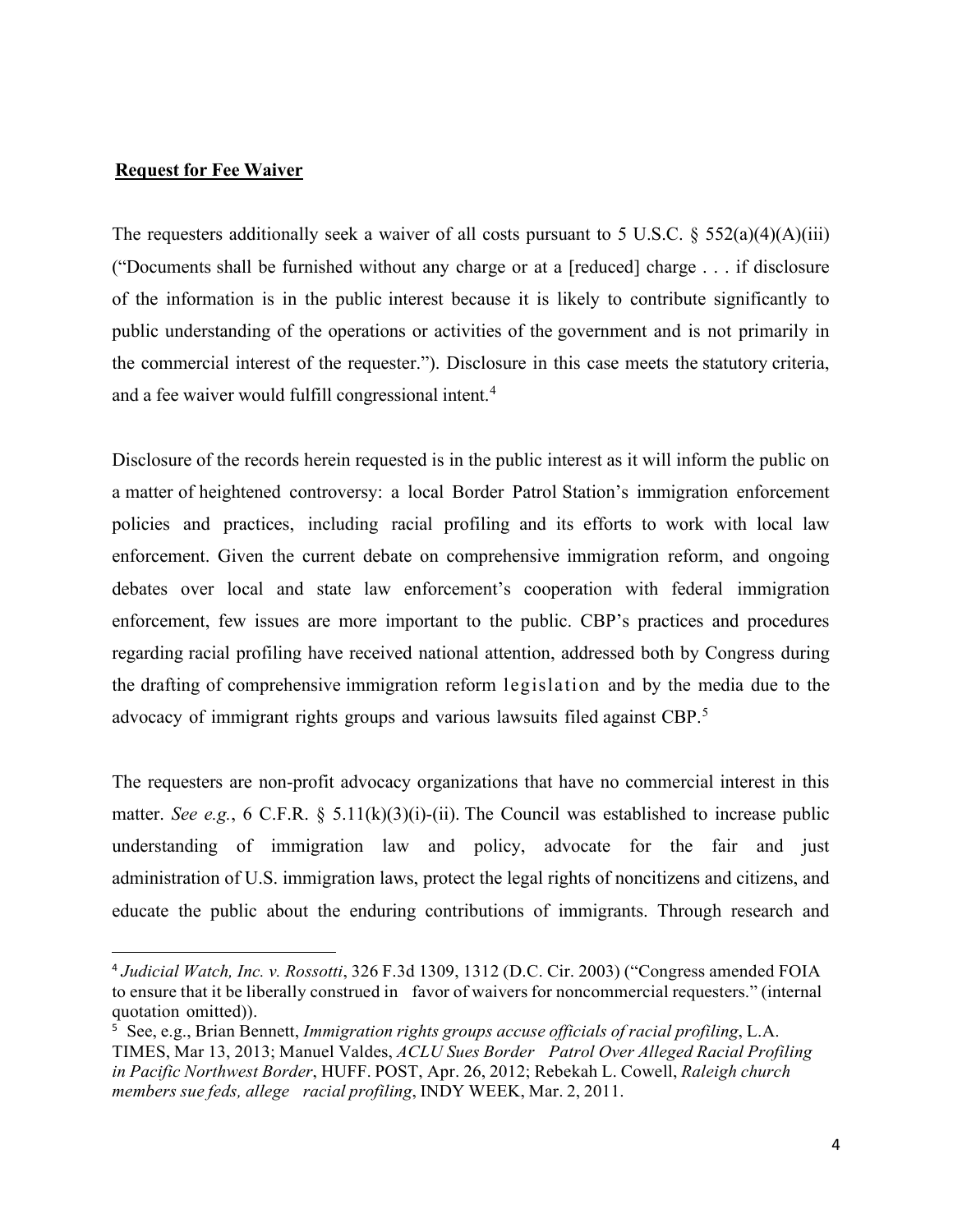analysis, the Council has become a leading resource for policymakers at the national, state, and local levels who seek to understand the power and potential of immigration and to develop policies that are based on facts rather than myths. The Council also seeks to hold the government accountable for unlawful conduct and restrictive interpretations of the law and for failing to ensure that the immigration laws are implemented and executed in a manner that comports with due process through the pursuit of transparency and impact litigation.  

To further its mission, the Council regularly provides information to the public based on its FOIA requests.<sup>6</sup> As with all other reports and information available on the Council's website, the information that the Council receives in response to this FOIA request will be available to immigration attorneys, noncitizens, policymakers, and other interested members of the public on its publicly accessible website free of charge. Between June 1, 2019 and the present, the Council has received more than 2.6 million pageviews from more than 1.6 million visitors.  

Advocates for Basic Legal Equality, Inc. is a legal services organization that has represented people living in poverty in individual and impact litigation for more than 50 years. Its mission is to provide high quality legal assistance in civil matters to help eligible low-income individuals and groups achieve self-reliance, and equal justice and economic opportunity. ABLE's Agricultural Worker and Immigrant Rights practice group provides a range of free legal services to immigrant workers across Ohio, including representation in civil rights, wage theft, immigration, employment discrimination, sexual harassment, housing, and education cases.

To further its mission, ABLE has defended and increased immigrants' rights through legal representation and education, policy advocacy, impact litigation, and media communications. The practice group also spends considerable resources on outreach to agricultural labor camps and community legal education events. These events are directed to both client communities and stakeholder agencies and community groups. ABLE will make any information it receives as a result of this FOIA request available to its client communities, stakeholders, and interested members of the public, by publishing such information on ABLE's website and advocacy and education networks. Disclosure in this case therefore meets the statutory criteria, and a fee